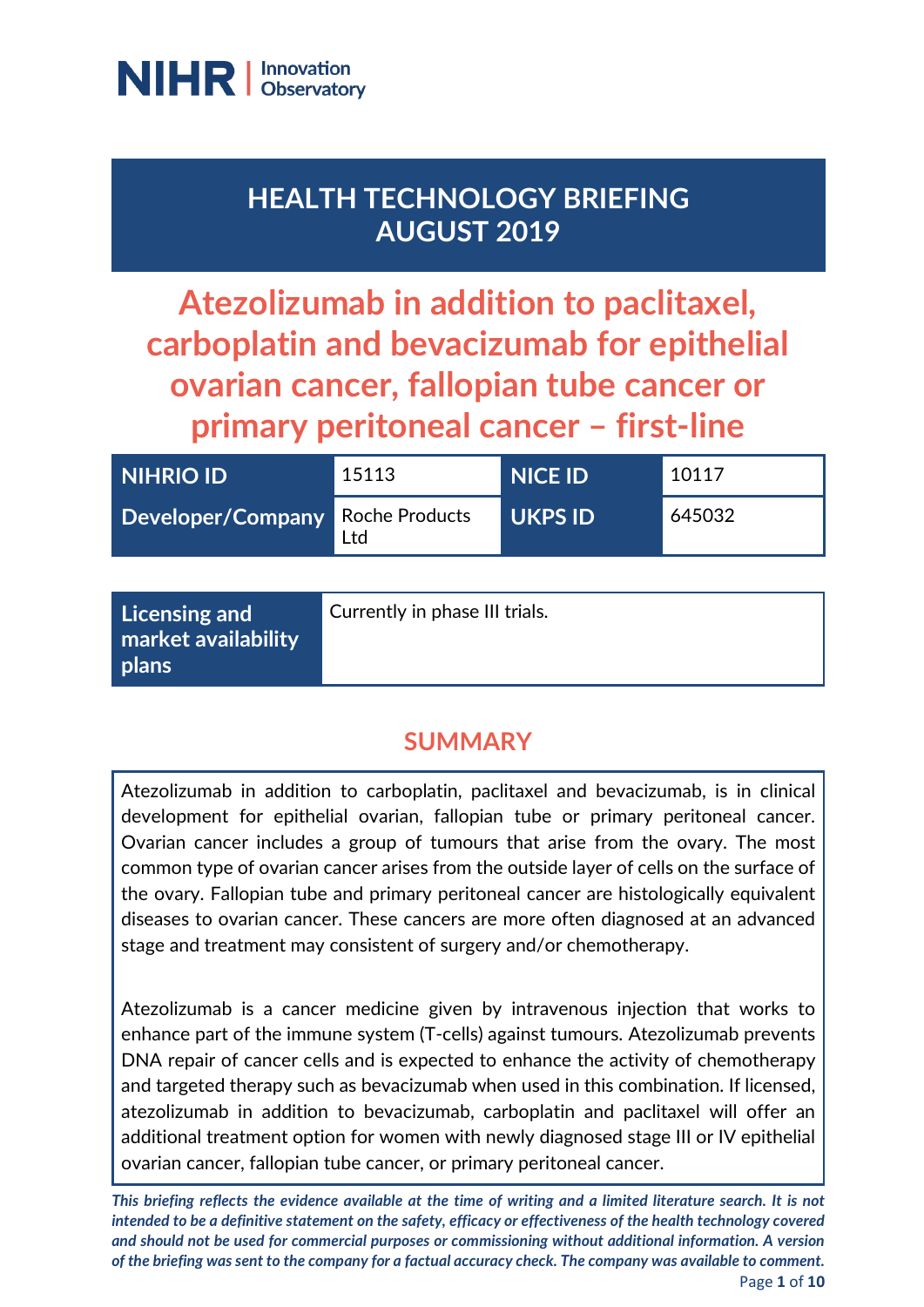## **PROPOSED INDICATION**

Treatment of advanced (stage III or IV) newly diagnosed epithelial ovarian cancer, fallopian tube cancer or primary peritoneal cancer. $^{\rm 1}$ 

## **TECHNOLOGY**

#### **DESCRIPTION**

Atezolizumab (Tecentriq) is an Fc-engineered, humanised immunoglobulin G1 (IgG1) monoclonal antibody that directly binds to programmed death-ligand 1 (PD-L1) and provides a dual blockade of the PD-1 and B7.1 receptors, releasing PD-L1/PD-1 mediated inhibition of the immune response, including reactivating the anti-tumour immune response without inducing antibody-dependent cellular cytotoxicity. Atezolizumab spares the PD-L2/PD-1 interaction allowing PD-L2/PD-1 mediated inhibitory signals to persist. Binding of PD-L1 to the PD-1 and B7.1 receptors found on T-cells and antigen presenting cells suppresses  $\,$ cytotoxi $\,$ c $\,$  T-cell a $\,$ ctivity, T-cell $\,$  proliferation and cytokine $\,$  production. $^{2}$ 

Atezolizumab is in clinical development in addition to paclitaxel, carboplatin and bevacizumab for epithelial ovarian cancer, fallopian tube cancer or primary peritoneal cancer. In the phase III clinical trial (NCT03038100; IMagyn050), participants in the primary tumour-reductive surgery group will receive paclitaxel, carboplatin, atezolizumab intravenous (IV) infusion on day 1 of each 21-day cycle for a total of 6 cycles, and bevacizumab IV infusion starting with cycle 2 for a total of 5 cycles, followed by maintenance therapy bevacizumab with atezolizumab for a total of 22 cycles of atezolizumab and 21 cycles of bevacizumab. Participants in the neoadjuvant therapy group will receive paclitaxel, carboplatin and atezolizumab for 6 cycles and bevacizumab for 4 cycles. Interval surgery will occur between cycles 3 and 4. Each cycle is 21 days long. After 6 cycles, participants will start maintenance therapy of bevacizumab and atezolizumab for additional 16 cycles. $<sup>1</sup>$ </sup>

#### **INNOVATION AND/OR ADVANTAGES**

There is mounting pre-clinical and clinical evidence that combinations of immunotherapy, specifically programed cell death-1 (PD-1) inhibition, with chemotherapy and antiangiogenesis agents, such as bevacizumab, result in markedly improved outcomes across a variety of tumour types including endometrial cancer, renal cell cancer, and non-small cell lung cancer. NCT03038100 (IMagyn050) is the first, randomised, phase III clinical trial to evaluate the potential impact of this combination on both progression-free survival and overall survival in patients presenting with advanced epithelial ovarian cancer. $3$ 

#### **DEVELOPMENT STATUS AND/OR REGULATORY DESIGNATIONS**

Atezolizumab, in combination with bevacizumab, paclitaxel and carboplatin, is licensed in the UK for the first-line treatment of adult patients with metastatic non-squamous non-small cell lung cancer (NSCLC). In patients with EGFR mutant or ALK-positive NSCLC, atezolizumab, in combination with bevacizumab, paclitaxel and carboplatin, is indicated only after failure of appropriate targeted therapies. $^2$ 

Very common (≥ 20%) adverse events associated with atezolizumab in combination with other agents include: decreased appetite, cough, dyspnoea, nausea, constipation, diarrhoea, peripheral neuropathy, rash, arthralgia, fatigue, anaemia and musculoskeletal pain. 2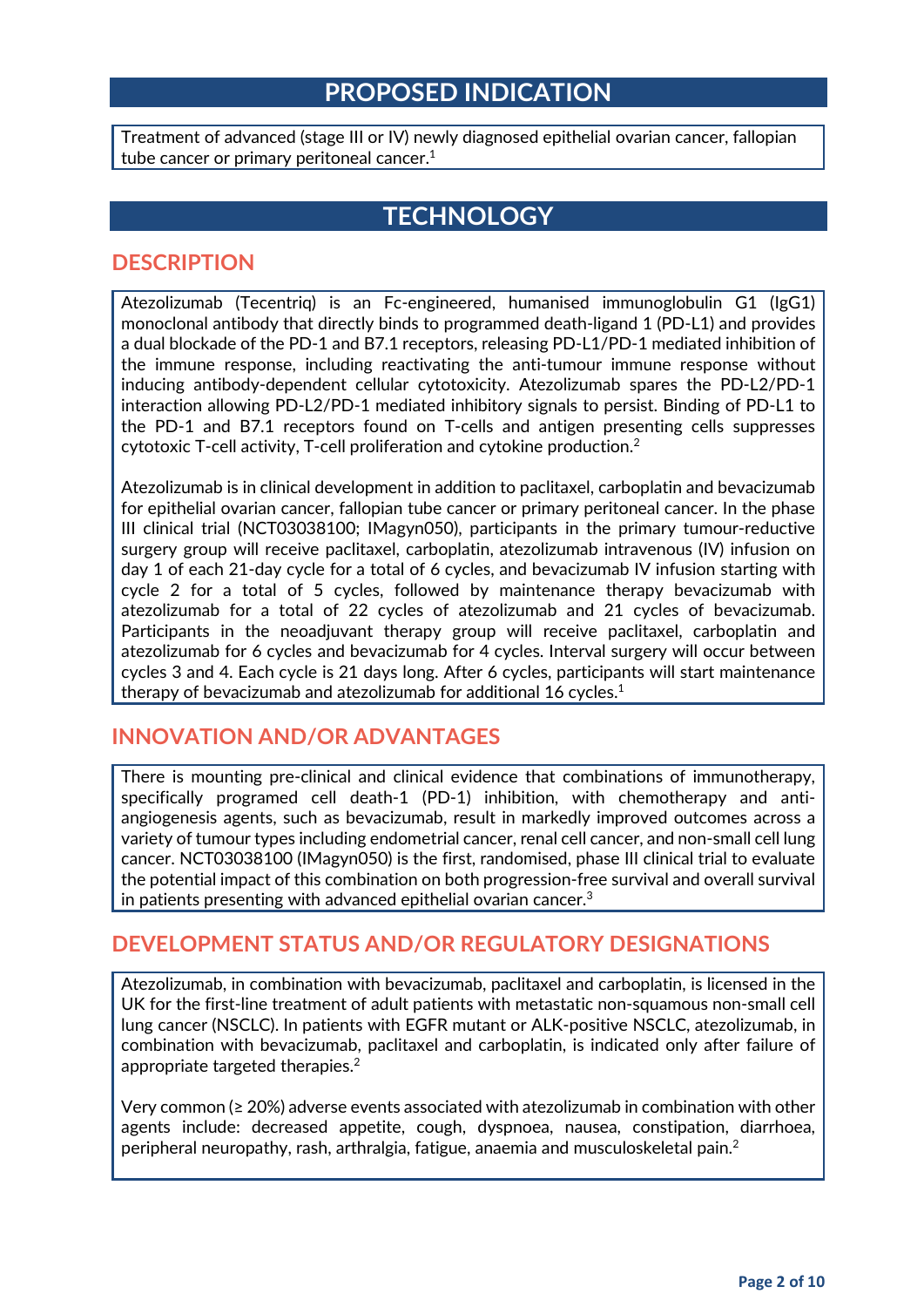Atezolizumab, in combination with bevacizumab, paclitaxel and platinum based chemotherapy, is in phase III clinical trials for metastatic carcinoma of the cervix. 4

Atezolizumab, in combination with bevacizumab, is in phase III clinical trials for metastatic hepatocellular carcinoma, renal cell carcinoma, ovarian cancer, mesothelioma and colorectal cancer. 5

## **PATIENT GROUP**

#### **DISEASE BACKGROUND**

Ovarian cancer represents a group of tumours that arise from diverse types of tissue contained in the ovary and is classified from stage I to IV. Advanced ovarian cancer falls within stages III and IV. Stage III denotes that the cancer is locally advanced and has spread outside the pelvis into the abdominal cavity. Stage IV denotes that distant metastasis to other body organs such as the liver and lungs has occurred.<sup>6</sup> Epithelial ovarian cancer means the cancer started in the surface layer covering the ovary. There are different types of epithelial ovarian cancer.7 Fallopian tube cancer and primary peritoneal cancer are histologically equivalent diseases to ovarian cancer. Most people are diagnosed with advanced stage disease.<sup>6</sup>

The exact cause of ovarian cancer is unknown but risk factors include a family history of breast cancer, being over 50 years of age, hormone replacement therapy (although any increase in risk is likely to be small), endometriosis and being overweight. Common symptoms of ovarian cancer include feeling constantly bloated, a swollen tummy, discomfort in your tummy or pelvic area, feeling full quickly when eating and needing to pee more often than normal. $^{\rm 8}$ 

Fallopian tube cancer is rare - around 1 - 2% of the female reproductive system cancers occur in the fallopian tubes. $9$  Symptoms can be similar to those of ovarian cancer, and can also include vaginal bleeding unrelated to menstruation, a watery vaginal discharge that may contain blood, and abdominal pain which is often colicky. 10

Peritoneal cancer is a rare cancer of the peritoneum and is similar to epithelial ovarian cancer. Again, symptoms are unclear and are similar to other conditions: painful and swollen abdomen, constipation or diarrhoea, nausea, bloating and loss of appetite.11

Women who undergo treatment for, or survive, ovarian cancer are at risk of several complications that may persist for a long time and negatively impact the quality of life. These include the early onset of menopausal symptoms and gynaecological problems leading to sexual dysfunction. These in turn can lead to psychological symptoms in addition to those caused by a distortion of body image after hysterectomy and abdominal scarring.<sup>12</sup>

#### **CLINICAL NEED AND BURDEN OF DISEASE**

There are around 7,500 new ovarian cancer cases in the UK every year (2014 to 2016). In 2016, ovarian cancer was the  $6<sup>th</sup>$  most common cancer in the UK and accounted for 4% of all new cancer cases. Incidence rates for ovarian cancer in the UK are highest in females aged 75 to 79 years (2014 to 2016). Directly age standardised incidence rate of malignant neoplasm of ovary and other unspecified female genital organs (ICD 10 code: C56 – C57) in England in 2017 were 22.7 per 100,000 females.<sup>13</sup>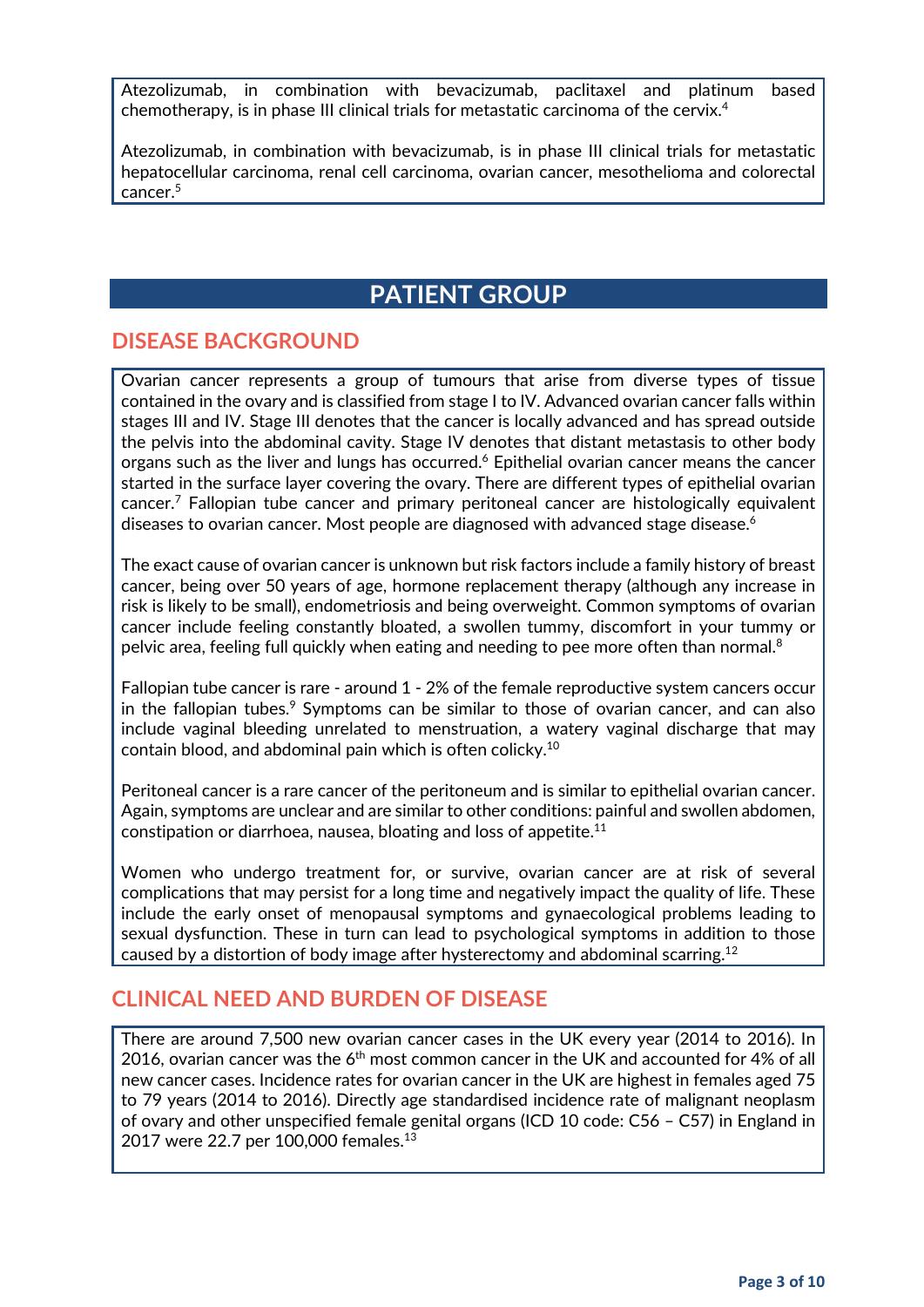Almost 6 in 10 ovarian cancer cases were diagnosed in late stage in England in 2014. In 2016, the number of patients diagnosed with stage III and stage IV ovarian cancer was 1,809 and 1,167 respectively.<sup>14</sup> Incidence rates for ovarian cancer are projected to rise by 15% in the UK between 2014 and 2035, from 28 cases per 100,000 in 2014 to 32 cases per 100,000 females by 2035. 15,16

There are 4,100 ovarian cancer deaths in the UK annually (2014 to 2016).<sup>15</sup> In females in the UK, ovarian cancer caused 3,472 deaths in 2016.<sup>17</sup> Mortality rates for ovarian cancer in the UK are highest in females aged 85 to 89 years (2014 to 2016). Mortality rates are projected to fall by 37% in the UK between 2014 and 2035, from about 15 deaths per 100,000 in 2014 to 10 deaths per 100,000 females by 2035.15,18

More than a third (35%) of women diagnosed with ovarian cancer in England and Wales survive their disease for 10 years or more (2010 to 2011), 46% survive their disease for five years or more (2010 to 2011) and 73% survive for one year more (2010 to 2011). Ovarian cancer survival in England is the highest for women diagnosed under 40 years in the UK (2009 to 2013). One-year and five-year age-standardised survival rates in England for all stages were 71.3% and 42.1% respectively. One-year age-standardised survival rates were 71.6% and 52.8 for women diagnosed at stage 3 and stage 4 respectively. Five-year age-standardised survival rate were 26.8% and 12.2% for women diagnosed at stage 3 and stage 4 respectively.19

1 in 50 females in the UK will be diagnosed with ovarian cancer in their lifetime. About 11% of ovarian cancer cases in the UK are preventable.15

# **PATIENT TREATMENT PATHWAY**

#### **TREATMENT PATHWAY**

The current NICE treatment pathway for managing advanced stage II to IV ovarian cancer includes primary surgery followed by first-line then second-line chemotherapy.<sup>20</sup> The aim of treatment is to cure the cancer if possible. If the cancer is too advanced to be cured, treatment aims to relieve symptoms and control the cancer for as long as possible. $8$ 

#### **CURRENT TREATMENT OPTIONS**

The following are recommended first-line pharmacological treatment options for women (stage II-IV):20

- It is recommended that paclitaxel in combination with a platinum-based compound or platinum based therapy alone (cisplatin or carboplatin) are offered as alternatives for firstline chemotherapy (usually following surgery) in the treatment of ovarian cancer.
- Bevacizumab in combination with paclitaxel and carboplatin is licenced (but not recommended by NICE), for first-line treatment of advanced ovarian cancer (International Federation of Gynaecology and Obstetrics [FIGO] stages IIIB, IIIC and IV epithelial ovarian, fallopian tube or primary peritoneal cancer). NICE states that people currently receiving bevacizumab for first-line treatment of advanced ovarian cancer should be able to continue treatment until they and their clinicians consider it appropriate to stop.

#### **PLACE OF TECHNOLOGY**

If licensed, atezolizumab in addition to bevacizumab, carboplatin and paclitaxel will offer an additional first line treatment option for women with newly diagnosed stage III or IV epithelial ovarian cancer, fallopian tube cancer, or primary peritoneal cancer.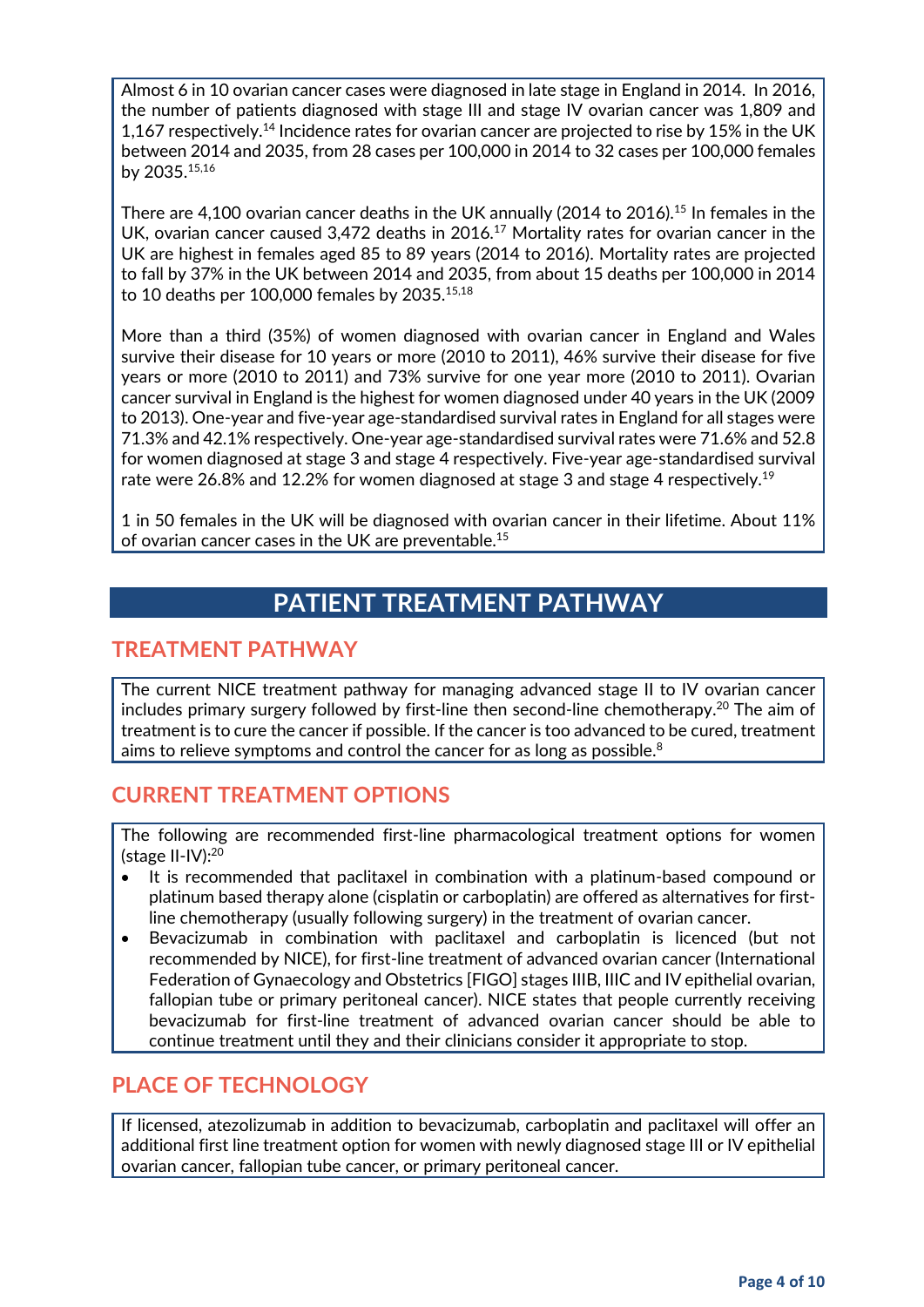# **CLINICAL TRIAL INFORMATION**

| <b>Trial</b>                    | IMagyn050, NCT03038100, YO39523, EudraCT 2016-003472-52;<br>patients aged 18 yrs and older; atezolizumab vs placebo, both in<br>combination with paclitaxel, carboplatin and bevacizumab; phase III                                                                                                                                                                                                                                                                                                                                                                                                                                                                                                                                                                                                                                                                                                                                                                                                                                                                                                                                                                                                                                                                                                                                                                                                                                   |
|---------------------------------|---------------------------------------------------------------------------------------------------------------------------------------------------------------------------------------------------------------------------------------------------------------------------------------------------------------------------------------------------------------------------------------------------------------------------------------------------------------------------------------------------------------------------------------------------------------------------------------------------------------------------------------------------------------------------------------------------------------------------------------------------------------------------------------------------------------------------------------------------------------------------------------------------------------------------------------------------------------------------------------------------------------------------------------------------------------------------------------------------------------------------------------------------------------------------------------------------------------------------------------------------------------------------------------------------------------------------------------------------------------------------------------------------------------------------------------|
| <b>Sponsor</b>                  | Hoffmann-La Roche                                                                                                                                                                                                                                                                                                                                                                                                                                                                                                                                                                                                                                                                                                                                                                                                                                                                                                                                                                                                                                                                                                                                                                                                                                                                                                                                                                                                                     |
| <b>Status</b>                   | Ongoing                                                                                                                                                                                                                                                                                                                                                                                                                                                                                                                                                                                                                                                                                                                                                                                                                                                                                                                                                                                                                                                                                                                                                                                                                                                                                                                                                                                                                               |
| Source of<br><b>Information</b> | Trial registry <sup>1,21</sup>                                                                                                                                                                                                                                                                                                                                                                                                                                                                                                                                                                                                                                                                                                                                                                                                                                                                                                                                                                                                                                                                                                                                                                                                                                                                                                                                                                                                        |
| <b>Location</b>                 | EU (not UK), USA and other countries                                                                                                                                                                                                                                                                                                                                                                                                                                                                                                                                                                                                                                                                                                                                                                                                                                                                                                                                                                                                                                                                                                                                                                                                                                                                                                                                                                                                  |
| <b>Design</b>                   | Randomised, placebo-controlled, parallel assignment                                                                                                                                                                                                                                                                                                                                                                                                                                                                                                                                                                                                                                                                                                                                                                                                                                                                                                                                                                                                                                                                                                                                                                                                                                                                                                                                                                                   |
| <b>Participants</b>             | n=1300 (planned); aged 18 yrs and older; females; epithelial ovarian<br>cancer, peritoneal primary carcinoma, or fallopian tube cancer; newly-<br>diagnosed; stage III or IV                                                                                                                                                                                                                                                                                                                                                                                                                                                                                                                                                                                                                                                                                                                                                                                                                                                                                                                                                                                                                                                                                                                                                                                                                                                          |
| <b>Schedule</b>                 | Participants were randomised to:<br>Experimental arm:<br>Stage 3 and 4: participants in the primary tumour-reductive<br>surgery group will<br>receive paclitaxel, carboplatin,<br>atezolizumab intravenous (IV) infusion on day 1 of each 21-<br>day cycle for a total of 6 cycles, and bevacizumab IV<br>infusion starting with cycle 2 for a total of 5 cycles,<br>followed by maintenance therapy bevacizumab with<br>atezolizumab for a total of 22 cycles of atezolizumab and<br>21 cycles of bevacizumab.<br>Neoadjuvant: Participants in the neoadjuvant therapy<br>$\circ$<br>group will receive paclitaxel, carboplatin and atezolizumab<br>for 6 cycles and bevacizumab for 4 cycles. Interval surgery<br>will occur between cycles 3 and 4. Each cycle is 21 days<br>long. After 6 cycles, participants will start maintenance<br>therapy of bevacizumab and atezolizumab for additional 16<br>cycles.<br>Placebo comparator arm:<br>Stage 3 and 4: participants in the primary tumour-reductive<br>$\circ$<br>surgery group will receive paclitaxel, carboplatin, placebo<br>IV infusion on day 1 of each 21-day cycle for a total of 6<br>cycles, and bevacizumab IV infusion starting with cycle 2<br>for a total of 5 cycles, followed by maintenance therapy<br>bevacizumab with placebo for a total of 22 cycles of<br>placebo and 21 cycles of bevacizumab.<br>Neoadjuvant: Participants in the neoadjuvant therapy |
|                                 | $\circ$<br>group will receive paclitaxel, carboplatin and placebo for 6<br>cycles and bevacizumab for 4 cycles. Interval surgery will<br>occur between cycles 3 and 4. Each cycle is 21 days long.<br>After 6 cycles, participants will start maintenance therapy<br>of bevacizumab and placebo for additional 16 cycles.                                                                                                                                                                                                                                                                                                                                                                                                                                                                                                                                                                                                                                                                                                                                                                                                                                                                                                                                                                                                                                                                                                             |
| Follow-up                       | The expected study treatment duration for an individual patient is<br>approximately 66 wks for patients randomised after primary surgery and                                                                                                                                                                                                                                                                                                                                                                                                                                                                                                                                                                                                                                                                                                                                                                                                                                                                                                                                                                                                                                                                                                                                                                                                                                                                                          |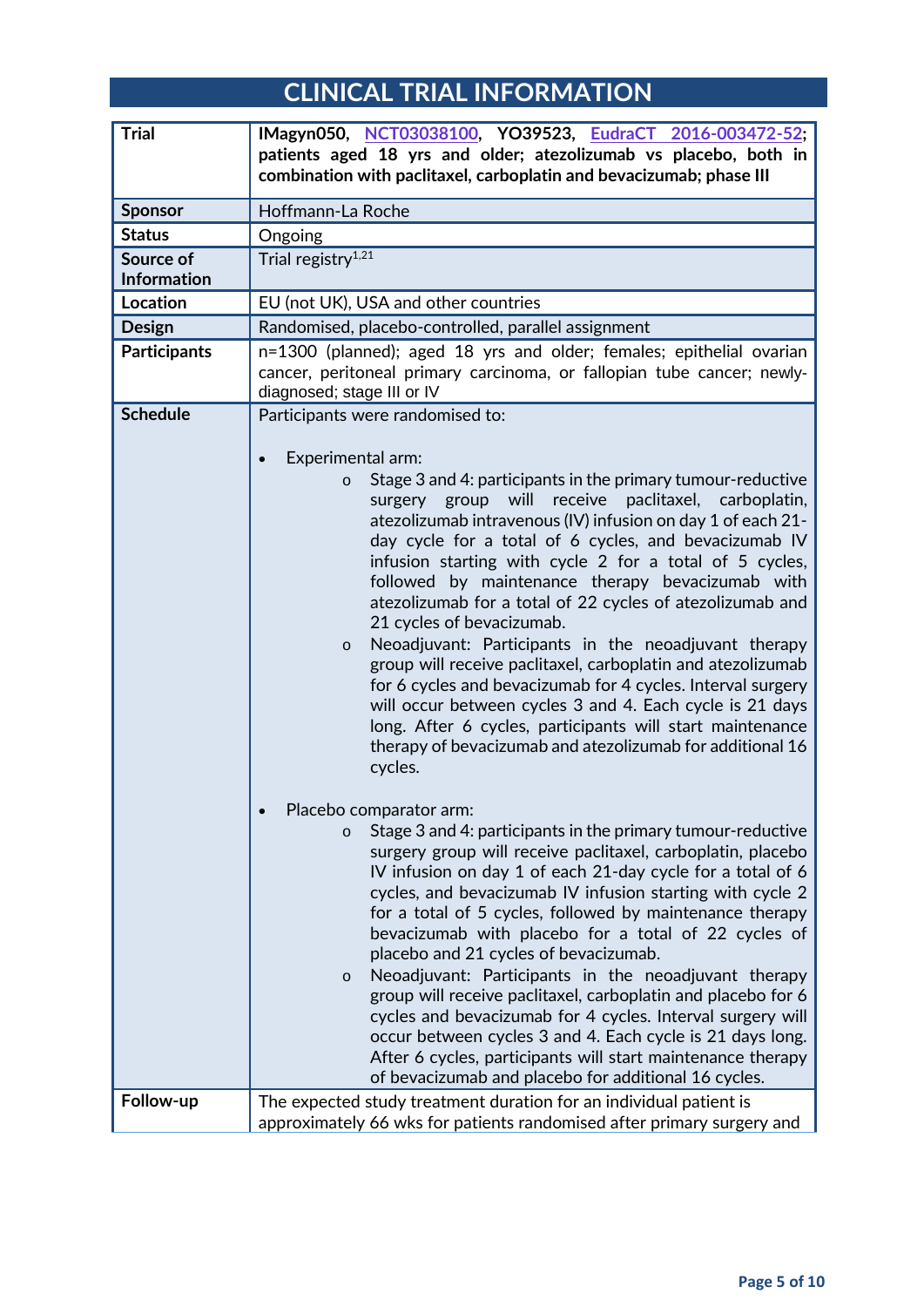|                                   | 70 wks for patients randomised prior to neoadjuvant therapy. Patients<br>will be followed up for 60 mths. <sup>a</sup>                                                                                                                                                                                                                                                                                                                                                                                                                                                                                                                                                                                                                                                                                                                                                                                                                                                                                                                                                                                                                                                                                                                                                                                                                                                                                                                                                                                                                                                                                                                                                                                                                                                                                                                                                                                                                                                                                                                                                                                                                                                                                                                                                                                                                                                                                                      |
|-----------------------------------|-----------------------------------------------------------------------------------------------------------------------------------------------------------------------------------------------------------------------------------------------------------------------------------------------------------------------------------------------------------------------------------------------------------------------------------------------------------------------------------------------------------------------------------------------------------------------------------------------------------------------------------------------------------------------------------------------------------------------------------------------------------------------------------------------------------------------------------------------------------------------------------------------------------------------------------------------------------------------------------------------------------------------------------------------------------------------------------------------------------------------------------------------------------------------------------------------------------------------------------------------------------------------------------------------------------------------------------------------------------------------------------------------------------------------------------------------------------------------------------------------------------------------------------------------------------------------------------------------------------------------------------------------------------------------------------------------------------------------------------------------------------------------------------------------------------------------------------------------------------------------------------------------------------------------------------------------------------------------------------------------------------------------------------------------------------------------------------------------------------------------------------------------------------------------------------------------------------------------------------------------------------------------------------------------------------------------------------------------------------------------------------------------------------------------------|
| <b>Primary</b><br><b>Outcomes</b> | Progression-Free Survival (PFS) assessed by investigator as per<br>$\bullet$<br>Response Evaluation Criteria in Solid Tumours Version 1.1 (RECIST<br>Intent-to-Treat (ITT) Population<br>[Time frame: From<br>v1.1<br>randomisation until disease progression or death from any cause (up<br>to approximately 55 mths)]<br>PFS assessed by investigator as per RECIST v1.1 - PD-L1-Positive<br>Subpopulation<br>Time frame: From<br>randomisation<br>until<br>disease<br>progression or death from any cause (up to approximately 55 mths)]<br>Overall Survival - ITT Population [Time frame: From randomisation up<br>$\bullet$<br>to death from any cause (up to approximately 60 mths)]<br>Overall Survival - PD-L1-Positive Subpopulation [Time frame: From<br>$\bullet$<br>randomisation up to death from any cause (up to approximately 60<br>mths)]                                                                                                                                                                                                                                                                                                                                                                                                                                                                                                                                                                                                                                                                                                                                                                                                                                                                                                                                                                                                                                                                                                                                                                                                                                                                                                                                                                                                                                                                                                                                                                  |
| Secondary<br><b>Outcomes</b>      | Percentage of participants with Objective Response (OR) assessed by<br>$\bullet$<br>investigator as per RECIST v1.1 - primary tumour-reductive surgery<br>(having residual measurable disease) group [Time frame: From<br>randomisation until disease progression or death from any cause (up<br>to approximately 55 mths)]<br>Duration of response assessed by investigator as per RECIST v1.1 -<br>$\bullet$<br>primary tumour-reductive surgery (having residual measurable<br>disease) group [Time frame: From the date of first occurrence of a<br>confirmed complete or partial response until disease progression or<br>death from any cause (up to approximately 55 mths)]<br>Percentage of participants who achieve a clinically-meaningful<br>٠<br>improvement in patient-reported abdominal pain or bloating -<br>neoadjuvant group [Time frame: From randomisation to the end of<br>treatment/discontinuation (up to approximately 70 wks), and during<br>follow-up period (up to approximately 60 mths)]<br>Percentage of participants who achieve a clinically-meaningful<br>improvement in patient-reported function and Health Related Quality<br>of Life (HRQoL) - neoadjuvant group [Time frame: From randomisation<br>to the end of treatment/discontinuation (up to approximately 70 wks),<br>and during follow-up period (up to approximately 60 mths)]<br>Percentage of participants who achieve a clinically-meaningful<br>$\bullet$<br>improvement, remain stable or deterioration in patient-reported<br>function and HRQoL - primary tumour-reductive surgery group [Time]<br>frame: From randomisation to the end of treatment/discontinuation<br>(up to approximately 66 wks), and during follow-up period (up to<br>approximately 60 mths)]<br>Percentage of participants with adverse events [Time frame: From<br>$\bullet$<br>randomisation up to 90 days after last dose of study treatment or until<br>initiation of new anti-cancer therapy (up to approximately 82 wks)]<br>Maximum serum concentration (Cmax) of atezolizumab [Time frame:<br>$\bullet$<br>Pre-infusion (0 hr), 30 min after end of infusion (EOI) on cycle 1 day<br>1(cycle length=21 days) up to approximately 82 wks]<br>Minimum serum concentration (Cmin) of atezolizumab [Time frame:<br>$\bullet$<br>Pre-infusion (0 hr), 30 min after EOI on cycle 1 day 1(cycle length=21<br>days) up to approximately 82 wks] |

<sup>a</sup> Information provided by Roche Products Ltd

<span id="page-5-0"></span> $\overline{a}$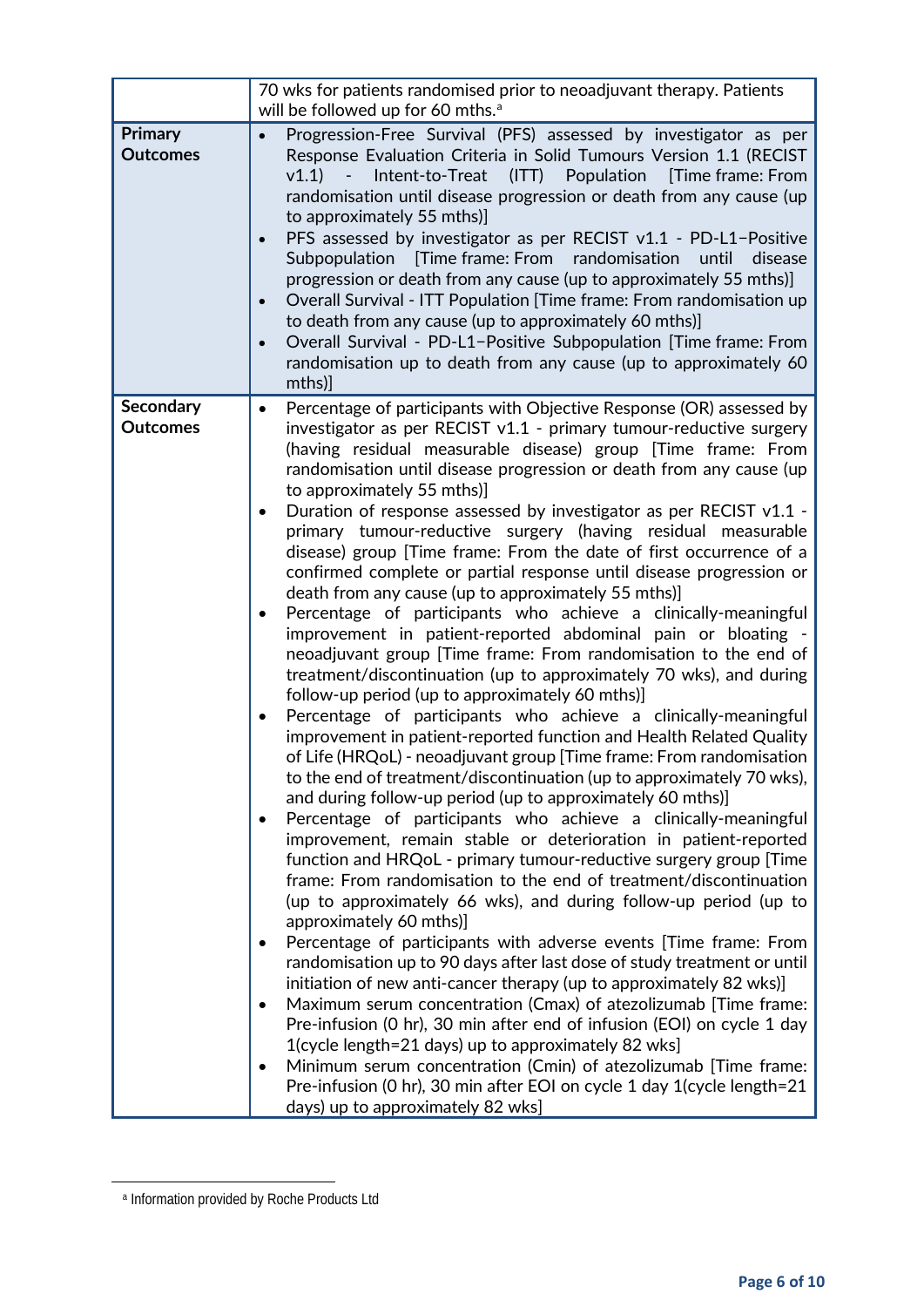|                                   | Percentage of participants with anti-drug antibodies (ADAs) to<br>atezolizumab [Time frame: Pre-infusion (0 hr) on cycle 1 day 1(cycle<br>length=21 days) up to approximately 82 wks] |
|-----------------------------------|---------------------------------------------------------------------------------------------------------------------------------------------------------------------------------------|
| <b>Key Results</b>                |                                                                                                                                                                                       |
| <b>Adverse effects</b><br>(AEs)   |                                                                                                                                                                                       |
| <b>Expected</b><br>reporting date | Primary completion date reported as April 2020.<br>Study completion date reported as Dec 2021.                                                                                        |

## **ESTIMATED COST**

The NHS indicative price of one vial of Tecentriq 1200mg/20ml concentrate for solution for infusion vials (atezolizumab 60mg per 1 ml) is  $£3,807.69<sup>22</sup>$  A confidential Patient Access Scheme is availa[b](#page-6-0)le to the NHSE.<sup>b</sup>

# **RELEVANT GUIDANCE**

### **NICE GUIDANCE**

- NICE technology appraisal guidance in development. Ovarian, fallopian tube and peritoneal cancer - rucaparib (ID1184). Expected publication date: TBC.
- NICE technology appraisal guidance in development. Veliparib with carboplatin and paclitaxel for untreated epithelial ovarian, fallopian tube or primary peritoneal cancer (ID1561). Expected publication date: TBC.
- NICE technology appraisal guidance in development. Ovarian cancer vintafolide (with pegylated liposomal doxorubicin) (ID564). Expected publication date: TBC.
- NICE technology appraisal guidance. Bevacizumab in combination with paclitaxel and carboplatin for first-line treatment of advanced ovarian cancer (TA284). May 2013.
- NICE technology appraisal guidance. Bevacizumab in combination with capecitabine for the first-line treatment of metastatic breast cancer (TA263). August 2012.
- NICE technology appraisal guidance. Guidance on the use of paclitaxel in the treatment of ovarian cancer (TA55). January 2003. Updated May 2005.
- NICE clinical guidelines. Ovarian cancer: recognition and initial management (CG122). April 2011.
- NICE quality standard. Ovarian cancer (QS18). May 2012.
- NICE interventional procedures guidance. Ultra-radical (extensive) surgery for advanced ovarian cancer (IPG470). November 2013.

### **NHS ENGLAND (POLICY/COMMISSIONING) GUIDANCE**

- NHS England. 2013/14 NHS Standard Contract for Complex Gynaecology Specialist Gynaecological Cancers. E10/S/f.
- NHS England. 2013/14 NHS Standard Contract for Cancer: Chemotherapy (Adult). B15/S/a.
- NHS England. 2013/14 NHS Standard Contract for Cancer: Radiotherapy (All Ages). B01/S/a.

<span id="page-6-0"></span> $\overline{a}$ 

**b** Information provided by Roche Products Ltd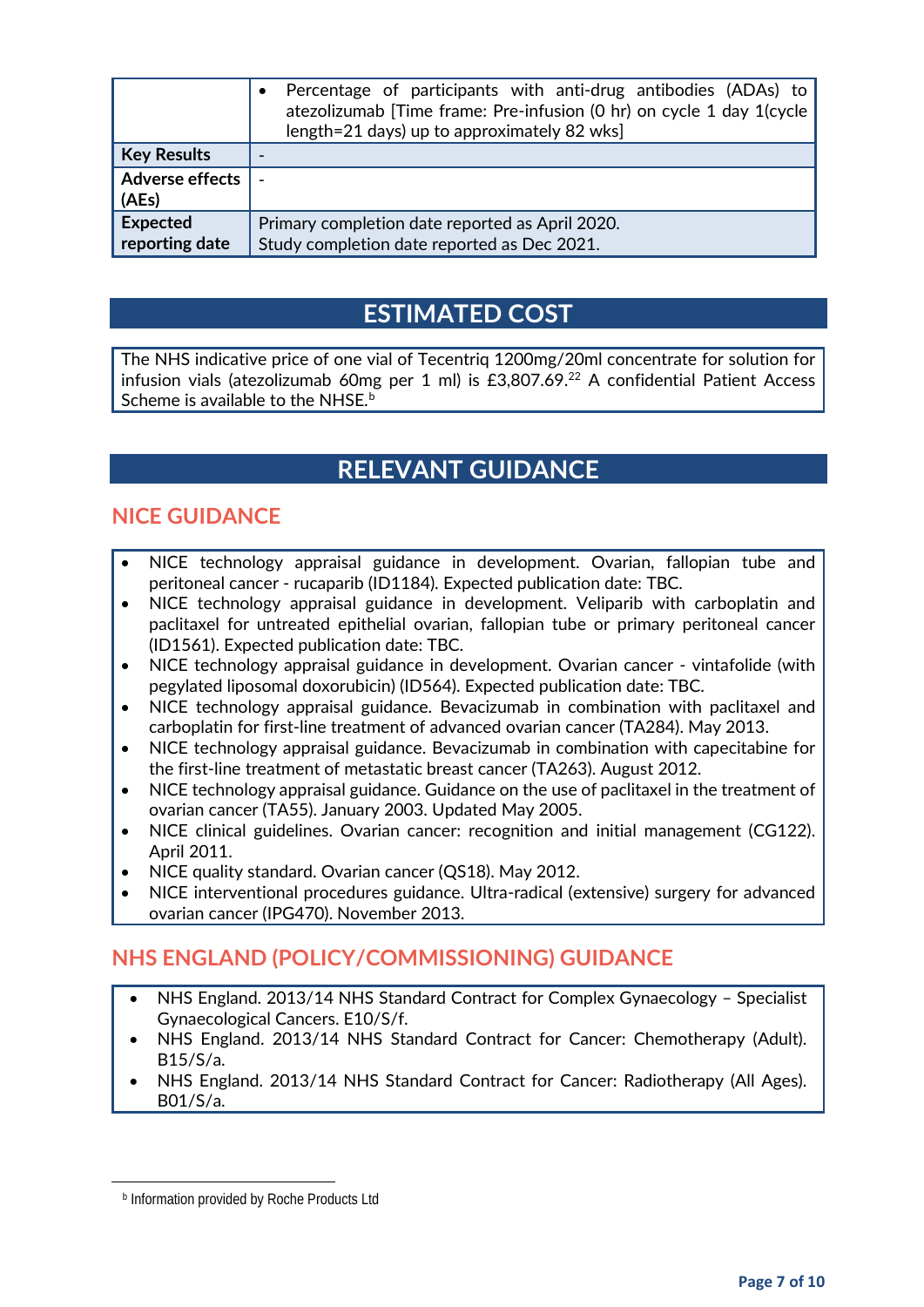#### **OTHER GUIDANCE**

- Scottish Intercollegiate Guidelines Network. SIGN 135: Management of epithelial ovarian cancer. 2013. Revised 2018.23
- British Gynaecological Cancer Society. British Gynaecological Cancer Society (BGCS) epithelial ovarian/fallopian tube/primary peritoneal cancer guidelines: recommendations for practice. 2017.<sup>24</sup>
- European Society for Medical Oncology. Newly diagnosed and relapsed epithelial ovarian carcinoma: ESMO Clinical Practice Guidelines for diagnosis, treatment and follow-up. 2013.25
- NICE Evidence summary. Ovarian cancer (advanced): bevacizumab 7.5 mg/kg in combination with paclitaxel and carboplatin for first-line treatment (ESUOM21). October 2013.26

## **ADDITIONAL INFORMATION**

# **REFERENCES**

- 1 ClinicalTrials.gov. *A Study of Atezolizumab Versus Placebo in Combination With Paclitaxel, Carboplatin, and Bevacizumab in Participants With Newly-Diagnosed Stage III or Stage IV Ovarian, Fallopian Tube, or Primary Peritoneal Cancer (IMagyn050)*. *Trial ID: NCT03038100*. January 2017. Status: Active, not recruiting. Available from:
- <https://clinicaltrials.gov/ct2/show/record/NCT03038100> [Accessed 16 July 2019]. 2 electronic Medicines Compendium (eMC). *Tecentriq 1,200 mg concentrate for solution for infusion.*
- Available from:<https://www.medicines.org.uk/emc/product/8442> [Accessed 22 May 2019].
- 3 Moore KN, Pignata S. Trials in progress: IMagyn050/GOG 3015/ENGOT-OV39. A Phase III, multicenter, randomized study of atezolizumab versus placebo administered in combination with paclitaxel, carboplatin, and bevacizumab to patients with newly-diagnosed stage III or stage IV ovarian, fallopian tube, or primary peritoneal cancer. *Int J Gynecol Cancer*. 2019 Jan 10. Available from:<https://www.ncbi.nlm.nih.gov/pubmed/30630885?dopt=Abstract> 10.1136/ijgc-2018- 000071.
- 4 ClinicalTrials.gov. *Atezolizumab AND bevacizumab AND paclitaxel AND carboplatin | Recruiting, Not yet recruiting, Active, not recruiting, Completed, Enrolling by invitation Studies | Phase 2, 3*. *Trial ID:*  Available from:

[https://clinicaltrials.gov/ct2/results?term=atezolizumab+AND+bevacizumab+AND+paclitaxel++](https://clinicaltrials.gov/ct2/results?term=atezolizumab+AND+bevacizumab+AND+paclitaxel++AND+carboplatin&Search=Apply&recrs=b&recrs=a&recrs=f&recrs=d&recrs=e&age_v=&gndr=&type=&rslt=&phase=1&phase=2) [AND+carboplatin&Search=Apply&recrs=b&recrs=a&recrs=f&recrs=d&recrs=e&age\\_v=&gndr=&](https://clinicaltrials.gov/ct2/results?term=atezolizumab+AND+bevacizumab+AND+paclitaxel++AND+carboplatin&Search=Apply&recrs=b&recrs=a&recrs=f&recrs=d&recrs=e&age_v=&gndr=&type=&rslt=&phase=1&phase=2) [type=&rslt=&phase=1&phase=2](https://clinicaltrials.gov/ct2/results?term=atezolizumab+AND+bevacizumab+AND+paclitaxel++AND+carboplatin&Search=Apply&recrs=b&recrs=a&recrs=f&recrs=d&recrs=e&age_v=&gndr=&type=&rslt=&phase=1&phase=2) [Accessed 16 July 2019].

- 5 ClinicalTrials.gov. *Atezolizumab AND bevacizumab | Phase 3.* Available from: [https://clinicaltrials.gov/ct2/results?term=atezolizumab+AND+bevacizumab&age\\_v=&gndr=&ty](https://clinicaltrials.gov/ct2/results?term=atezolizumab+AND+bevacizumab&age_v=&gndr=&type=&rslt=&phase=2&Search=Apply) [pe=&rslt=&phase=2&Search=Apply](https://clinicaltrials.gov/ct2/results?term=atezolizumab+AND+bevacizumab&age_v=&gndr=&type=&rslt=&phase=2&Search=Apply) [Accessed 21 August 2019].
- 6 National Institute for Health and Care Excellence. *Olaparib for maintenance treatment of BRCA 1 or 2 mutated, relapsed, platinum-sensitive ovarian, fallopian tube and peritoneal cancer in people whose relapsed disease has responded to platinum-based chemotherapy - Final Scope*. NICE; 2014. Available from: [https://www.nice.org.uk/guidance/TA381/documents/ovarian-fallopian-tube](https://www.nice.org.uk/guidance/TA381/documents/ovarian-fallopian-tube-and-peritoneal-cancer-brca-1-or-2-mutated-relapsed-platinumsensitive-olaparib-maintenance-id735-final-scope2)[and-peritoneal-cancer-brca-1-or-2-mutated-relapsed-platinumsensitive-olaparib-maintenance](https://www.nice.org.uk/guidance/TA381/documents/ovarian-fallopian-tube-and-peritoneal-cancer-brca-1-or-2-mutated-relapsed-platinumsensitive-olaparib-maintenance-id735-final-scope2)[id735-final-scope2.](https://www.nice.org.uk/guidance/TA381/documents/ovarian-fallopian-tube-and-peritoneal-cancer-brca-1-or-2-mutated-relapsed-platinumsensitive-olaparib-maintenance-id735-final-scope2)
- 7 Cancer Research UK. *Epithelial ovarian cancer.* 2018. Available from: [https://www.cancerresearchuk.org/about-cancer/ovarian-cancer/types/epithelial-ovarian](https://www.cancerresearchuk.org/about-cancer/ovarian-cancer/types/epithelial-ovarian-cancers/epithelial)[cancers/epithelial](https://www.cancerresearchuk.org/about-cancer/ovarian-cancer/types/epithelial-ovarian-cancers/epithelial) [Accessed 01 August 2019].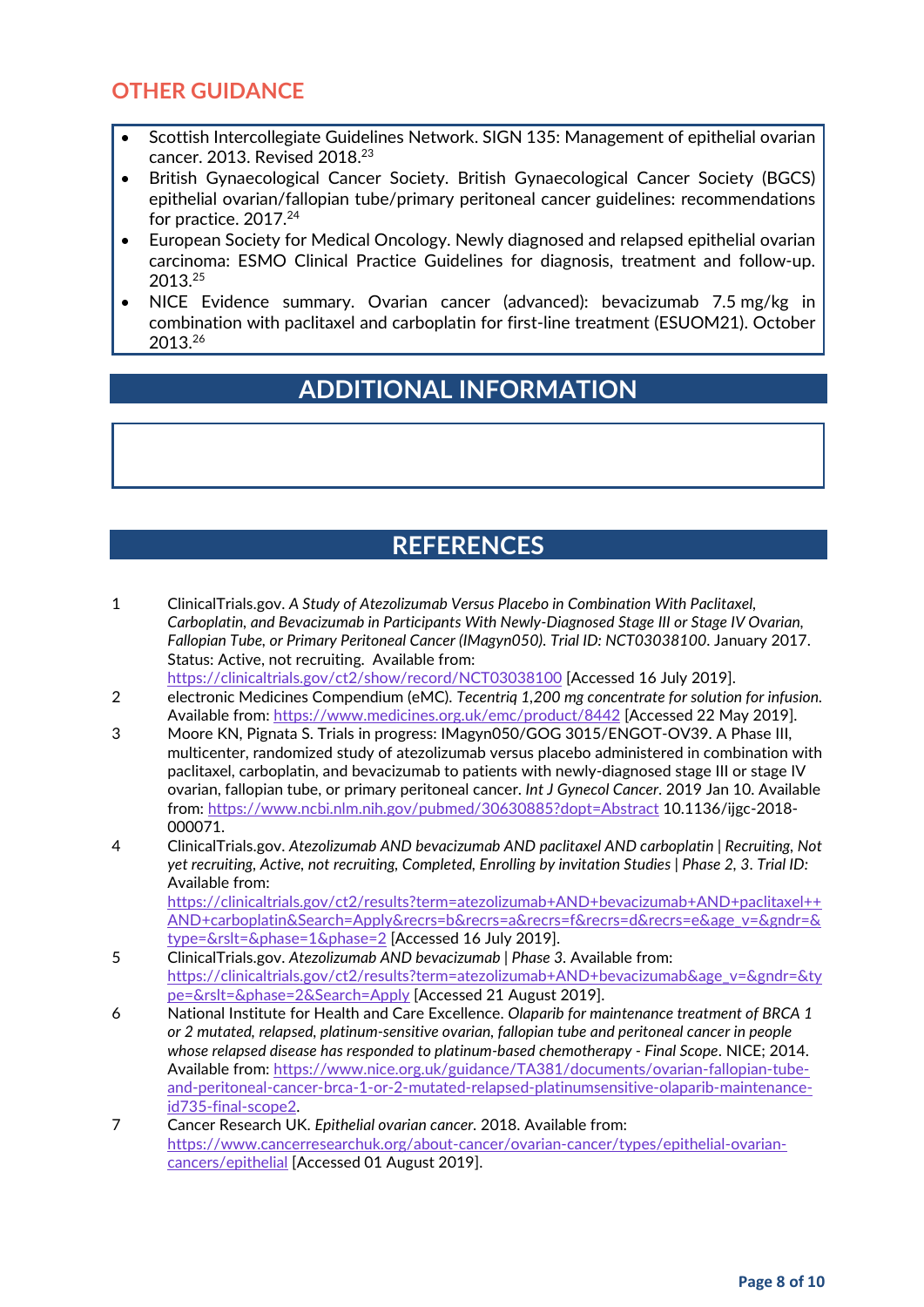- 8 NHS. *Overview: Ovarian cancer.* Available from:<https://www.nhs.uk/conditions/ovarian-cancer/> [Accessed 19 July 2019].
- 9 University of California San Francisco Health. *Fallopian Tube Cancer.* Available from: [https://www.ucsfhealth.org/conditions/fallopian\\_tube\\_cancer/](https://www.ucsfhealth.org/conditions/fallopian_tube_cancer/) [Accessed 01 August 2019].
- 10 Cancer Research UK. *Fallopian tube cancer.* 2019. Available from: [https://about](https://about-cancer.cancerresearchuk.org/about-cancer/ovarian-cancer/types/epithelial-ovarian-cancers/fallopian-tube)[cancer.cancerresearchuk.org/about-cancer/ovarian-cancer/types/epithelial-ovarian](https://about-cancer.cancerresearchuk.org/about-cancer/ovarian-cancer/types/epithelial-ovarian-cancers/fallopian-tube)[cancers/fallopian-tube](https://about-cancer.cancerresearchuk.org/about-cancer/ovarian-cancer/types/epithelial-ovarian-cancers/fallopian-tube) [Accessed 19 July 2019].
- 11 Cancer Research UK. *Primary peritoneal cancer.* 2019. Available from: [https://about](https://about-cancer.cancerresearchuk.org/about-cancer/ovarian-cancer/types/epithelial-ovarian-cancers/primary-peritoneal)[cancer.cancerresearchuk.org/about-cancer/ovarian-cancer/types/epithelial-ovarian](https://about-cancer.cancerresearchuk.org/about-cancer/ovarian-cancer/types/epithelial-ovarian-cancers/primary-peritoneal)[cancers/primary-peritoneal](https://about-cancer.cancerresearchuk.org/about-cancer/ovarian-cancer/types/epithelial-ovarian-cancers/primary-peritoneal) [Accessed 19 July 2019].
- 12 Ahmed-Lecheheb D, Joly F. Ovarian cancer survivors' quality of life: a systematic review. *J Cancer Surviv*. 2016 Oct;10(5):789-801. Available from: 10.1007/s11764-016-0525-8.
- 13 Office for National Statistics. Cancer Registration Statistics. *Cancer Registration Statistics, England, 2017*. Available from: [https://www.ons.gov.uk/peoplepopulationandcommunity/healthandsocialcare/conditionsanddis](https://www.ons.gov.uk/peoplepopulationandcommunity/healthandsocialcare/conditionsanddiseases/datasets/cancerregistrationstatisticscancerregistrationstatisticsengland)
- [eases/datasets/cancerregistrationstatisticscancerregistrationstatisticsengland](https://www.ons.gov.uk/peoplepopulationandcommunity/healthandsocialcare/conditionsanddiseases/datasets/cancerregistrationstatisticscancerregistrationstatisticsengland) 14 National Cancer Registration and Analysis Service (NCRAS). *National Cancer Registration and Analysis Service (NCRAS). Stage breakdown by CCG 2016. London: Public Health England, 2016*. Available from:<http://www.ncin.org.uk/view?rid=3604>
- 15 Cancer Research UK. *Ovarian cancer statistics.* 2019. Available from: [https://www.cancerresearchuk.org/health-professional/cancer-statistics/statistics-by-cancer](https://www.cancerresearchuk.org/health-professional/cancer-statistics/statistics-by-cancer-type/ovarian-cancer#heading-Zero)[type/ovarian-cancer#heading-Zero](https://www.cancerresearchuk.org/health-professional/cancer-statistics/statistics-by-cancer-type/ovarian-cancer#heading-Zero) [Accessed 19 July 2019].
- 16 Cancer Research UK. Selected Cancers. *Cancer Research UK. Selected Cancers, Number of Projected and Observed Cases and European Age-Standardised Incidence Rates per 100,000 people by Cancer Type and Sex*. Available from: [http://www.cancerresearchuk.org/health](http://www.cancerresearchuk.org/health-professional/cancer-statistics/incidence/common-cancers-compared#heading-Four)[professional/cancer-statistics/incidence/common-cancers-compared#heading-Four](http://www.cancerresearchuk.org/health-professional/cancer-statistics/incidence/common-cancers-compared#heading-Four)
- 17 Office for National Statistics. Death Registrations Summary Statistics. *Death Registrations Summary Statistics*. Available from: [https://www.ons.gov.uk/peoplepopulationandcommunity/birthsdeathsandmarriages/deaths/da](https://www.ons.gov.uk/peoplepopulationandcommunity/birthsdeathsandmarriages/deaths/datasets/deathregistrationssummarytablesenglandandwalesreferencetables) [tasets/deathregistrationssummarytablesenglandandwalesreferencetables](https://www.ons.gov.uk/peoplepopulationandcommunity/birthsdeathsandmarriages/deaths/datasets/deathregistrationssummarytablesenglandandwalesreferencetables)
- 18 Cancer Research UK. Selected Cancers. *Cancer Research UK. Selected Cancers, Number of Projected and Observed Deaths and European Age-Standardised Mortality Rates, by Cancer Type and Sex*. Available from:

[https://www.cancerresearchuk.org/sites/default/files/cs\\_dt\\_projections\\_mortality\\_all\\_data.xls](https://www.cancerresearchuk.org/sites/default/files/cs_dt_projections_mortality_all_data.xls)

- 19 Office for National Statistics (ONS). *Cancer survival in England - adults diagnosed*. Available from: [https://www.ons.gov.uk/peoplepopulationandcommunity/healthandsocialcare/conditionsanddis](https://www.ons.gov.uk/peoplepopulationandcommunity/healthandsocialcare/conditionsanddiseases/datasets/cancersurvivalratescancersurvivalinenglandadultsdiagnosed) [eases/datasets/cancersurvivalratescancersurvivalinenglandadultsdiagnosed](https://www.ons.gov.uk/peoplepopulationandcommunity/healthandsocialcare/conditionsanddiseases/datasets/cancersurvivalratescancersurvivalinenglandadultsdiagnosed)
- 20 National Institute for Health and Care Excellence. *Managing advanced (stage II-IV) ovarian cancer.* 2019. Available from: [https://pathways.nice.org.uk/pathways/ovarian](https://pathways.nice.org.uk/pathways/ovarian-cancer#path=view%3A/pathways/ovarian-cancer/managing-advanced-stage-ii-iv-ovarian-cancer.xml&content=view-node%3Anodes-second-line-and-subsequent-chemotherapy)[cancer#path=view%3A/pathways/ovarian-cancer/managing-advanced-stage-ii-iv-ovarian](https://pathways.nice.org.uk/pathways/ovarian-cancer#path=view%3A/pathways/ovarian-cancer/managing-advanced-stage-ii-iv-ovarian-cancer.xml&content=view-node%3Anodes-second-line-and-subsequent-chemotherapy)[cancer.xml&content=view-node%3Anodes-second-line-and-subsequent-chemotherapy](https://pathways.nice.org.uk/pathways/ovarian-cancer#path=view%3A/pathways/ovarian-cancer/managing-advanced-stage-ii-iv-ovarian-cancer.xml&content=view-node%3Anodes-second-line-and-subsequent-chemotherapy) [Accessed 16 July 2019].
- 21 EU Clinical Trials Register. *A phase III, multicenter, randomized study of atezolizumab versus placebo administered in combination with paclitaxel, carboplatin, and bevacizumab to patients with newlydiagnosed stage iii or stage iv ovarian, fallopian tube, or primary peritoneal cancer*. *Trial ID: 2016- 003472-52*. May 2017. Status: Ongoing. Available from: <https://www.clinicaltrialsregister.eu/ctr-search/trial/2016-003472-52/ES> [Accessed 16 July 2019].
- 22 British National Formulary. *Atezolizumab*. Available from: [https://www.medicinescomplete.com/#/content/bnf/\\_147626763](https://www.medicinescomplete.com/#/content/bnf/_147626763) (login required). [Accessed 16 July 2019].
- 23 Scottish Intercollegiate Guidelines Network (SIGN). *SIGN 135: Management of epithelial ovarian cancer.* 2018. Available from: [https://www.sign.ac.uk/assets/sign135\\_oct2018.pdf](https://www.sign.ac.uk/assets/sign135_oct2018.pdf) [Accessed 16 July 2019].
- 24 Fotopoulou C, Hall M, Cruickshank D, Gabra H, Ganesan R, Hughes C, et al. British Gynaecological Cancer Society (BGCS) epithelial ovarian/fallopian tube/primary peritoneal cancer guidelines: recommendations for practice. *European Journal of Obstetrics & Gynecology and Reproductive Biology*. 2017 2017/06/01/;213:123-39. Available from: <http://www.sciencedirect.com/science/article/pii/S0301211517301690> [https://doi.org/10.1016/j.ejogrb.2017.04.016.](https://doi.org/10.1016/j.ejogrb.2017.04.016)